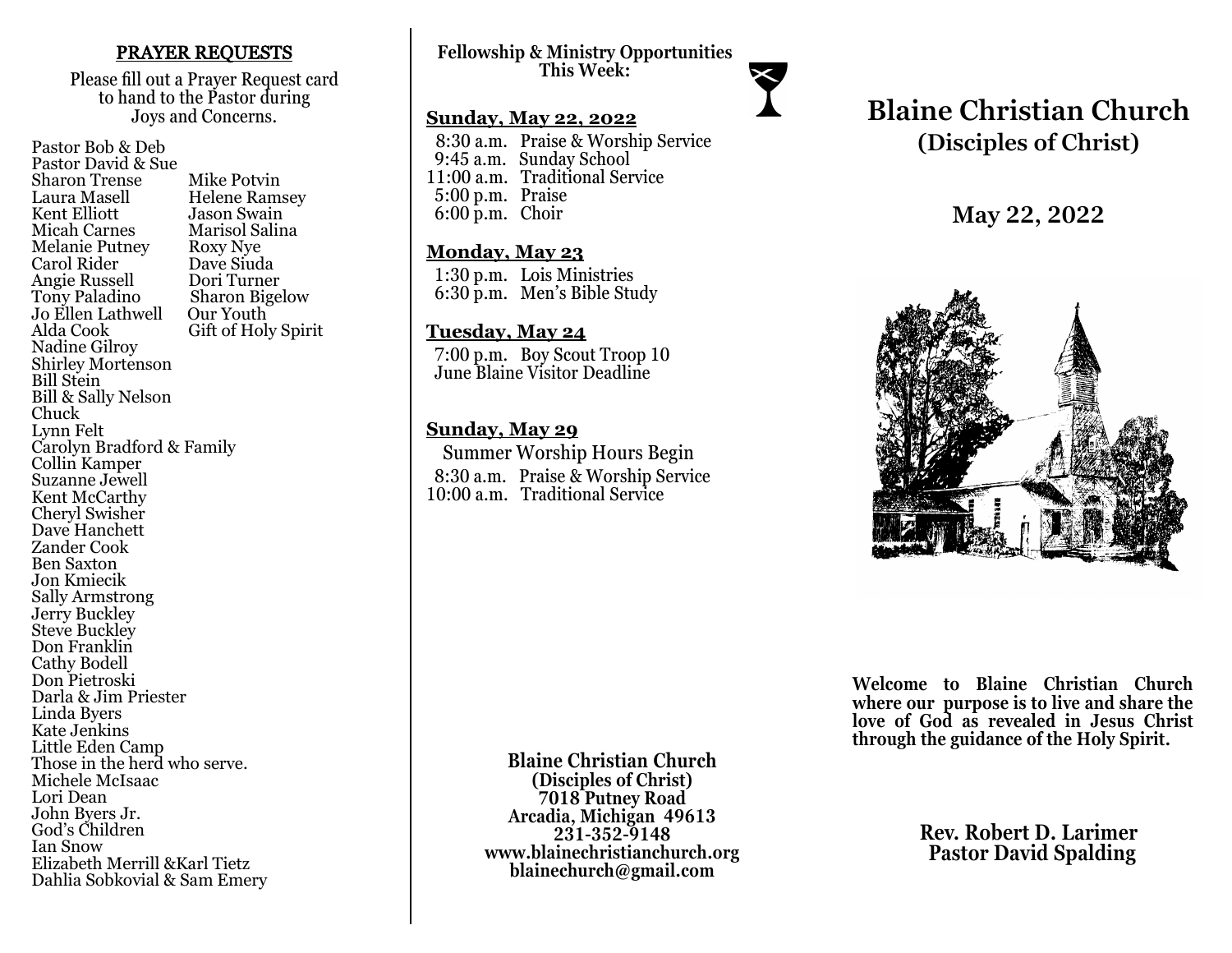# **Praise & Worship Service 8:30 a.m.**

\*Indicates all who are able, please stand.

\*Passing the Peace

\*Songs of Praise

Children's Moment

Prayer for Illumination

Scripture Readings Acts 16:9-15 Pg. 898<br>John 14:23-29 Pg. 875 John 14:23-29

Sermon - "Teaching Moments"

\*Song of Praise \*Invitation \*Song of Praise

Joys and Concerns Pastoral Prayer

Communion All who profess Jesus Christ as Lord and Savior are invited to partake.

\*Benediction

Elders are available on either side of the sanctuary to pray with and for you after the service.

# SERVING TODAY

Ministers: Pastor Bob Larimer Pastor David Spalding Worship Leader: Sue Spalding Praise Team: Mike Brief, Jenny Caylen, Jacque Erdman, Doug Erdman, Deb Larimer, Carolyn Waterson Children's Moment: Kim Shadwick Greeter: Maggie Baker Usher: Fellowship: Maggie Baker

# **Traditional Service 11:00 a.m.**

\*Indicates all who are able, please stand.

Prelude

Time of Sharing

Passing the Peace

\*Introit Christ Is Risen, I Will Praise Him

 $***H**$ ymn of Praise  $***H**$  277 Christians, We Have Met to Worship

\*Invocation

\*Response Alleluia

Children's Moment

Kids Kare is offered following the anthem.

Anthem - I Will Rise

Prayer for Illumination

Scripture Readings Acts 16:9-15 Pg. 898 John 14:23-29 Pg. 875

Sermon - "Teaching Moments"

| *Hymn of Invitation<br>Standing on the Promises (vs. 1-3) | # 552 |
|-----------------------------------------------------------|-------|
| *Invitation<br>Standing on the Promises (vs. 4)           | # 552 |
| Joys and Concerns<br>Pastoral Prayer                      |       |
| Call to Communion                                         |       |
| <b>Hymn of Preparation</b><br>Take Our Bread              | #413  |

Sharing of the Bread & Cup All who profess Jesus Christ as Lord and Savior are invited to partake.

\*Benediction

 $*Closing Chorus$   $*226$ He Lives! (refrain only)

Elders are available on either side of the sanctuary to pray with and for you after the service.

SERVING TODAY

 Ministers: Pastor Bob Larimer Pastor David Spalding Elders: Mary Lee Olney, Tom Brown Worship Reader: Shannon Gillison Prelude: Lynda Faber Pianist: Mercy Sobkoviak Choir Director: Carolyn Waterson Children's Moment: Kim Shadwick Kids Kare: Deb Larimer Diaconate Servers: Patrick Kenny, Bob Bell, Bonnie & Frank Putney Greeter: Maggie Baker Usher: Fellowship: Maggie Baker

# **The Lord's Prayer**

Our Father, who art in heaven, hallowed be Thy name. Thy Kingdom come, Thy will be done on earth as it is in heaven. Give us this day, our daily bread and forgive us our debts as we forgive our debtors. Lead us not into temptation, but deliver us from evil. For thine is the kingdom and the power and the glory forever. Amen.